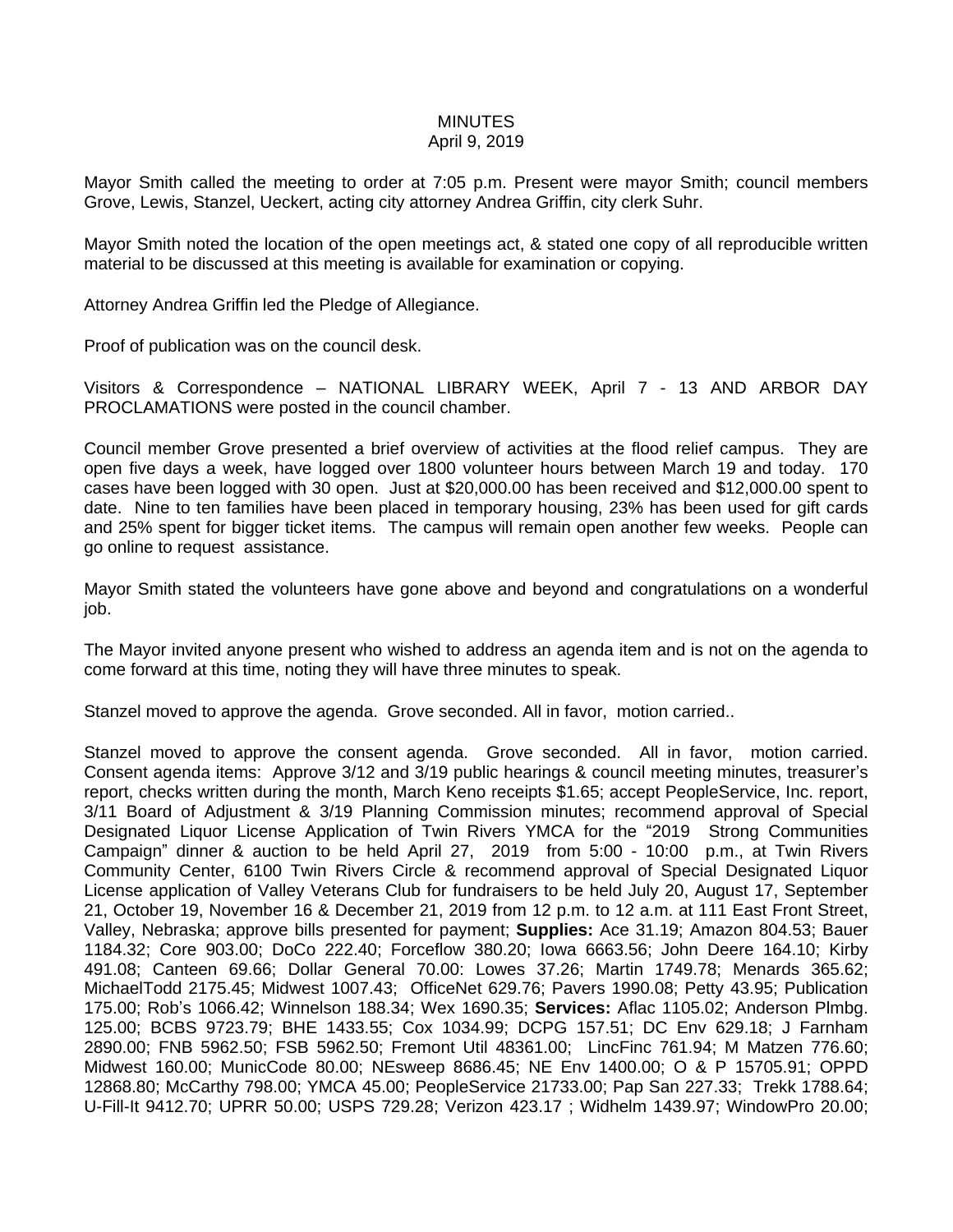**Taxes:** 15690.40; NE 2426.13; **Reimburse/Refund**: NCS 576.02; Strudl 53.60; Henson 1000.00; Landmark 750.00; Johnson/Jensen/Archistructure/Militti/Schafer/Fellner/Curt Hoffer 150.00 each; Three Points Dev 41799.79; Menard 5242.60; Mallard Landing 65289.44; Lanoha Development 31978.72.

Linda McDermitt, Elite Insurance, 13250 Discovery Drive, Omaha; presented a check for \$1987.27 to the city. The check was Valley's share of a dividend earned on the worker's compensation pool of losses during 2016-2017. She also stated she is happy to see all the positive progress.

Mike Adair, 307 East Condron, Valley; Mr. Adair speaking from the position of volunteer coordinator suggested a debriefing session on the recent emergency with public works, first responders & council members to discuss what went right, what went wrong to establish a plan & review annually. He volunteered to be part of a committee to formulate an emergency plan. There will be a special meeting April 23 at 7 p.m. for debriefing, discussion & planning.

Robert Ross, 5801 Twin Rivers Circle, Valley, requested his property be zoned R-2. in order for him to obtain refinancing for his home,. The home was built in 1973. He & his wife rented in for one year in 2013, land contract for 3 years, then purchased it. The land is zoned C-3, Highway Business which presents a roadblock for refinancing. The County Assessor has the property listed as R-1.

Building inspector, Michael Burns noted that going back to 1997 the zoning was transitional agriculture, the property was rezoned to Highway Commercial in 2006. The Assessor's site shows zoning for tax purposes. Mr. Burns suggested applying for a conditional use permit which will need to go before the planning commission for recommendation to the city council.

Stanzel moved to waive the planning commission fee for Mr. Ross. Grove seconded. All in favor, motion carried.

Nicholas Thielen, attorney for Big Red Keno, 1124 John Galt Boulevard, reported the new managers of Spruce Street Tavern have requested a keno satellite be opened at that location. He explained entering into an inter-local agreement with Omaha will result in bigger payouts. The process will take four to five weeks to complete.

Council member Grove introduced, read & moved for passage of Resolution No. 2019-10 to authorize Mayor Smith to execute an inter-local agreement with the City of Omaha to establish & maintain the operation of the Keno Lottery in the City of Valley. Lewis seconded. All in favor, motion carried. A true, correct & complete copy is on file at city hall.

Katrina Coffey Vice President of Marketing & Community Relations introduced herself & announced that Big Red Keno is presenting Valley with a new keno outlet (satellite) application for Ralph J. Kurtz dba/Spruce Street Tavern, 327 North Spruce Street.

Council member Lewis introduced, read & moved for approval of Resolution No. 2019-11 to authorize Mayor Smith to execute an agreement with Big Red Keno to operate a keno sales outlet (satellite) in the City of Valley at Spruce Street Tavern, 327 North Spruce Street. Stanzel seconded. All in favor, motion carried. A true, correct & complete copy is on file at city hall.

City Engineer – a. 2018 Water Improvements (Ginger Cove / Ginger Woods – The contractor was back on site April 2, working on the north west side along Highway 64. The contractor has requested a 45 day contract extension which the engineer has taken under consideration.

b. Valley Shores Pavement Resurfacing Paving District 2018-1 – Pre construction meeting was held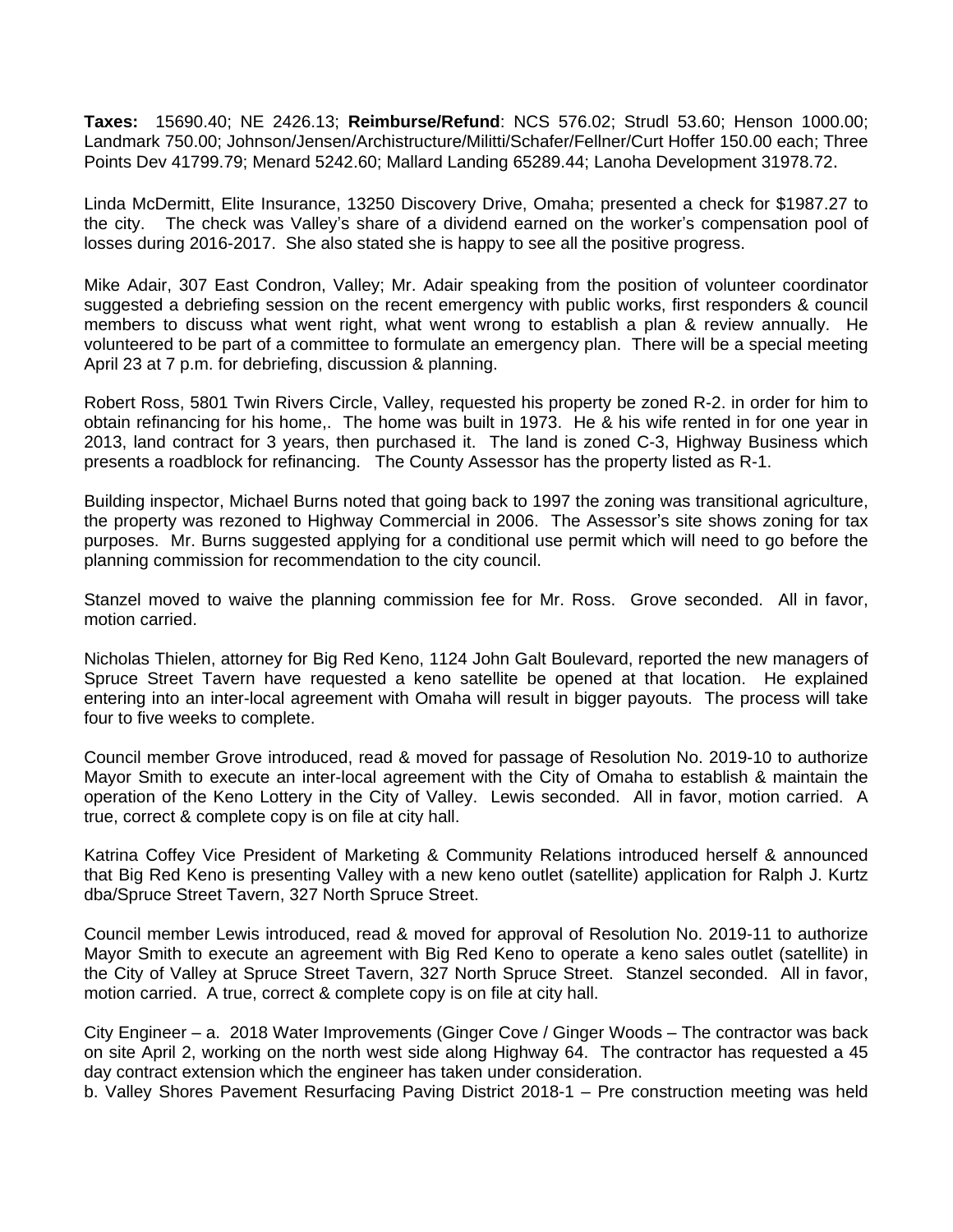April 2. The contractor plans to begin repair work April 15 or 16, install curb inlets & begin milling. It will be a three week project. The engineer will check to make sure there was no additional winter damage following the milling, which does not appear to be the case.

c. Flat Water Phase 1 – Construction should resume April 15. The lift station & paving the cul-de-sac need to be completed.

d. 2019 Flood Assistance – There will be a meeting with FEMA at Twin Rivers Y April 17. A quick assessment of damage includes damage to several panels on 288<sup>th</sup> Street, asphalt repair in three spots, Street damage in fifteen to twenty locations, Gardiner Street storm water pumping station & Valmont lift station were flooded..

e. Vrba Construction will install the manhole on north West Street in the next couple of weeks. Country Aire – defer to attorney. The Predevelopment Agreement is underway for Flat Water Phases 2 & 3. Grading work is in progress with plans to begin dredging May 1. Groundscapes is preparing the final site plan.

City Attorney – Andrea Griffin, acting city attorney reported the Country Aire property is in need of redevelopment or rehabilitation which can be tied to the recent flooding. This is a two step process requiring council resolution & community development authority resolution with conditions which have been reviewed with the proposed developer's attorney. John Tomanek will develop a grading & drainage plan. He has requested Olmsted & Perry design the infrastructure. Council member Lewis expressed concern regarding how the development will affect drainage & flooding in that area.

Council member Grove introduced, read & moved for passage of Resolution No. 2019-12 to certify a portion of Lot 24 and Lots 25 through 86, Country Aire Addition as an area in need of redevelopment or rehabilitation as a result of flood. Ueckert seconded. All in favor, motion carried. A true, correct & complete copy is on file at city hall.

Council member Stanzel moved to instruct Olmsted & Perry to proceed with design & engineering for Country Aire Development. Ueckert seconded. All in favor, motion carried.

Valhaven Nursing Center – A motion will be filed to remove Valhaven from the receivership on June 1. The lease with Golden Living will be terminated & a new lease will be established with the new lessee.

Mayor's Report – Valley received 2018 Tree City USA recognition. Valley is ranked #5 safest City in Nebraska. Fremont Utilities reduced the March bill by one-half. The U Fill It bill as of March 31 is \$15,001.20 that amount included a \$500 donation from the company, Pictures of the Champagne survey & location of the barricade were shared with Council. Flooding made the roads leading to the cemetery impassable, one cedar tree was toppled.

The meeting was adjourned at 8:05 p.m.

Mayor Carroll L. Smith City Clerk Joan Suhr